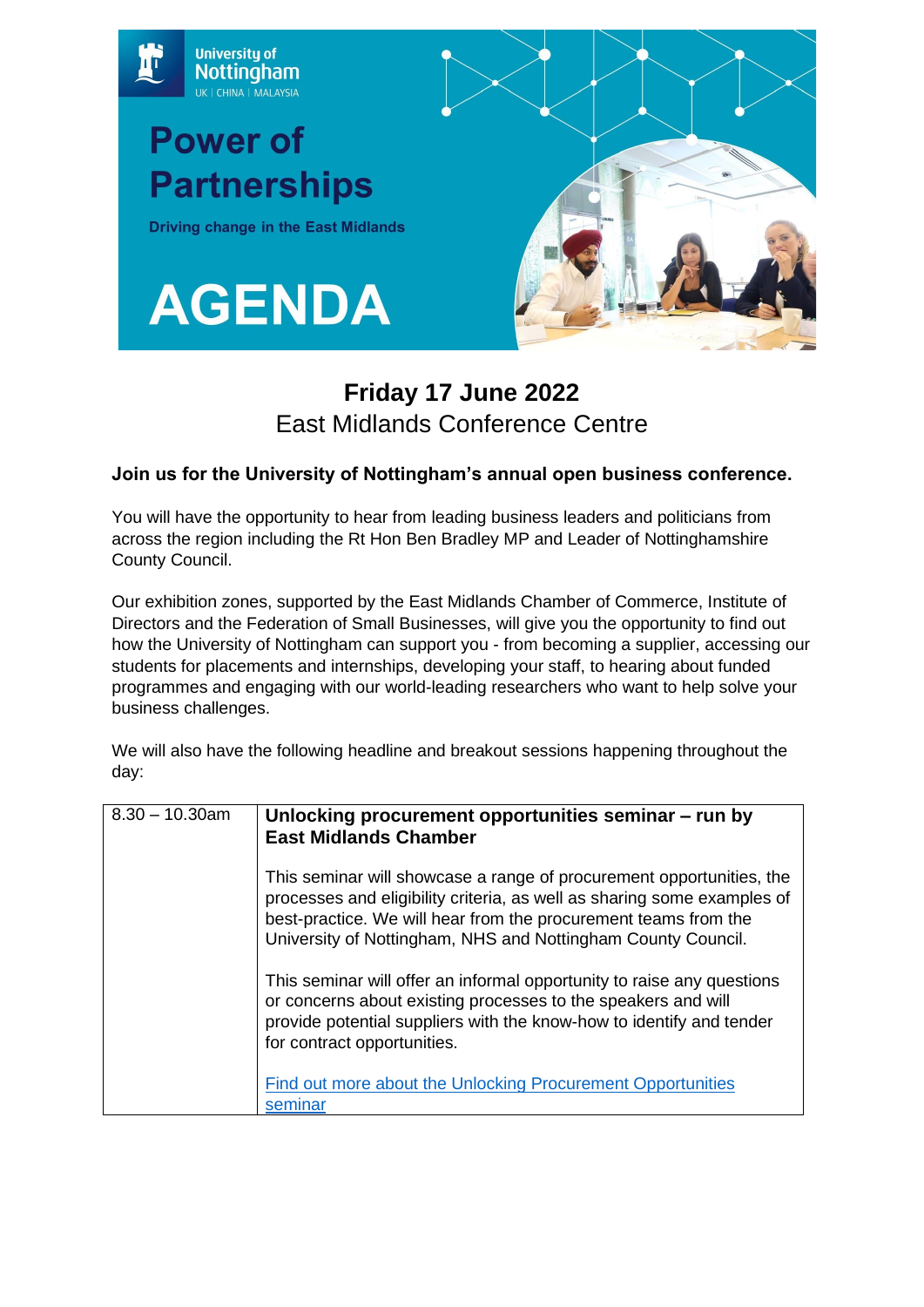| $10.00 - 11.00$ am     | <b>Breakout sessions</b>                                                                                                                                                                                                                                  |
|------------------------|-----------------------------------------------------------------------------------------------------------------------------------------------------------------------------------------------------------------------------------------------------------|
|                        | Driving change together<br>Find out how you can use our research, knowledge and inventions to<br>enter new markets, reach new customers and improve your business<br>performance.                                                                         |
|                        | A world of talent on your doorstep<br>Explore how you can recruit the very brightest students from our<br>international talent pool and the benefits it can bring to your business.                                                                       |
|                        | <b>EMBA masterclass</b><br>Discover how we can build on your existing years of management to<br>expand your global career prospects and earning potential.                                                                                                |
|                        | <b>Students supporting businesses</b><br>Our students are highly-sought after by some of the world's top<br>companies, innovative start-ups, and third-sector organisations. Find<br>out how they can bring fresh thinking and insights to your business. |
| $11:00 - 11.30$ am     | <b>Economic Update - Scott Knowles - Chief Executive East</b><br><b>Midlands Chamber of Commerce</b>                                                                                                                                                      |
|                        | An overview on how the regional economic ambition of long-term<br>growth can be realised and a wave of private sector investment<br>unlocked in the decade ahead.                                                                                         |
| $11.30am -$<br>12.00pm | Political keynote address by Rt Hon Ben Bradley MP                                                                                                                                                                                                        |
|                        | Gain insights on the latest Levelling Up whitepaper and what it means<br>for the region. This keynote will be followed by a panel discussion<br>with some of the East Midland's most influential organisations.                                           |
| 12.00 - 12.45pm        | How can the Levelling Up cash help my business?                                                                                                                                                                                                           |
|                        | Join our panel of regional leaders from politics, business and<br>academia who will explore your trickiest questions about local<br>levelling up initiatives and the opportunities for you.                                                               |
| $1.00 - 2.00$ pm       | <b>Breakout sessions</b>                                                                                                                                                                                                                                  |
|                        | Driving change together<br>Find out how you can use our research, knowledge and inventions to<br>enter new markets, reach new customers and improve your business<br>performance.                                                                         |
|                        | Attracting student and graduate talent<br>Explore how you can raise your company's profile to maximise your<br>talent pool and recruit your future leaders.                                                                                               |
|                        | <b>Students supporting businesses</b><br>Our students are highly-sought after by some of the world's top<br>companies, innovative start-ups, and third-sector organisations. Find<br>out how they can bring fresh thinking and insights to your business. |